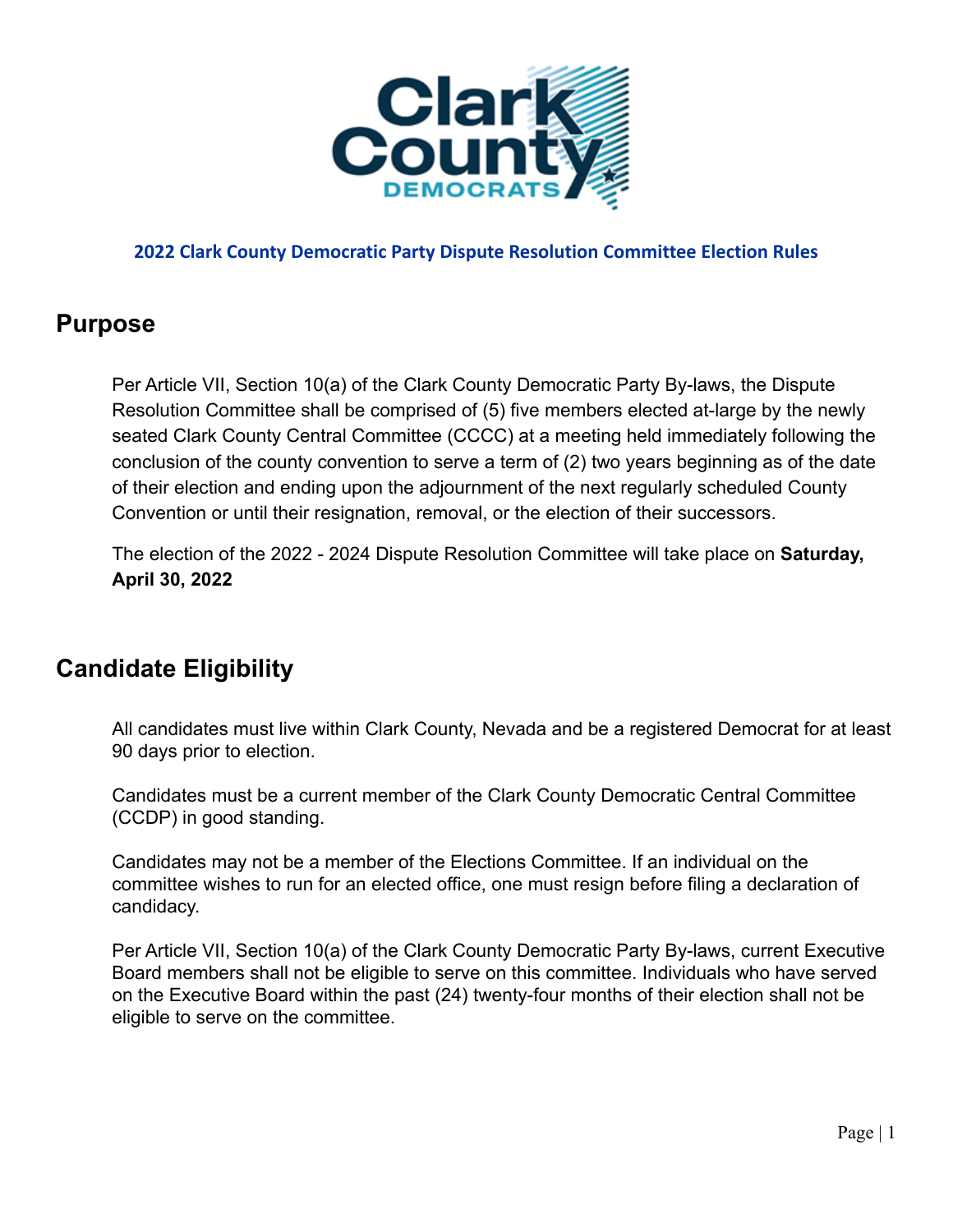

# **Filing Process**

Declaration of Candidacy Forms **will be available online at the following link on the CCDP website**:

[https://www.clarkdems.com/wp-content/uploads/2022/04/CCDP-Candidate-Declaration-Form.p](https://www.clarkdems.com/wp-content/uploads/2022/04/CCDP-Candidate-Declaration-Form.pdf) [df](https://www.clarkdems.com/wp-content/uploads/2022/04/CCDP-Candidate-Declaration-Form.pdf)

**Forms must be submitted no later than 11:59 PM on Friday, April 29, 2022. You may submit forms to [elections@clarkdems.com](mailto:elections@clarkdems.com) or by mail or hand delivery to the following address:**

Clark County Democratic Party 2310 Paseo del Prado Suite A120 Las Vegas NV 89102

Candidates are encouraged to promote transparency and demonstrate a commitment to the office they wish to serve by completing a Declaration of Candidacy.

It is the responsibility of each candidate to confirm that the CCDP has received his or her Declaration of Candidacy form.

## **Publication**

The primary source for election and candidate information shall be the Clark County Democratic Party website at [www.clarkdems.com](http://www.clarkdems.com).

All Declaration of Candidacy forms submitted within the prescribed time frames will be released to the Central Committee Membership prior to the election.

All Declaration of Candidacy Forms submitted within the prescribed time frames will be posted on the CCDP website.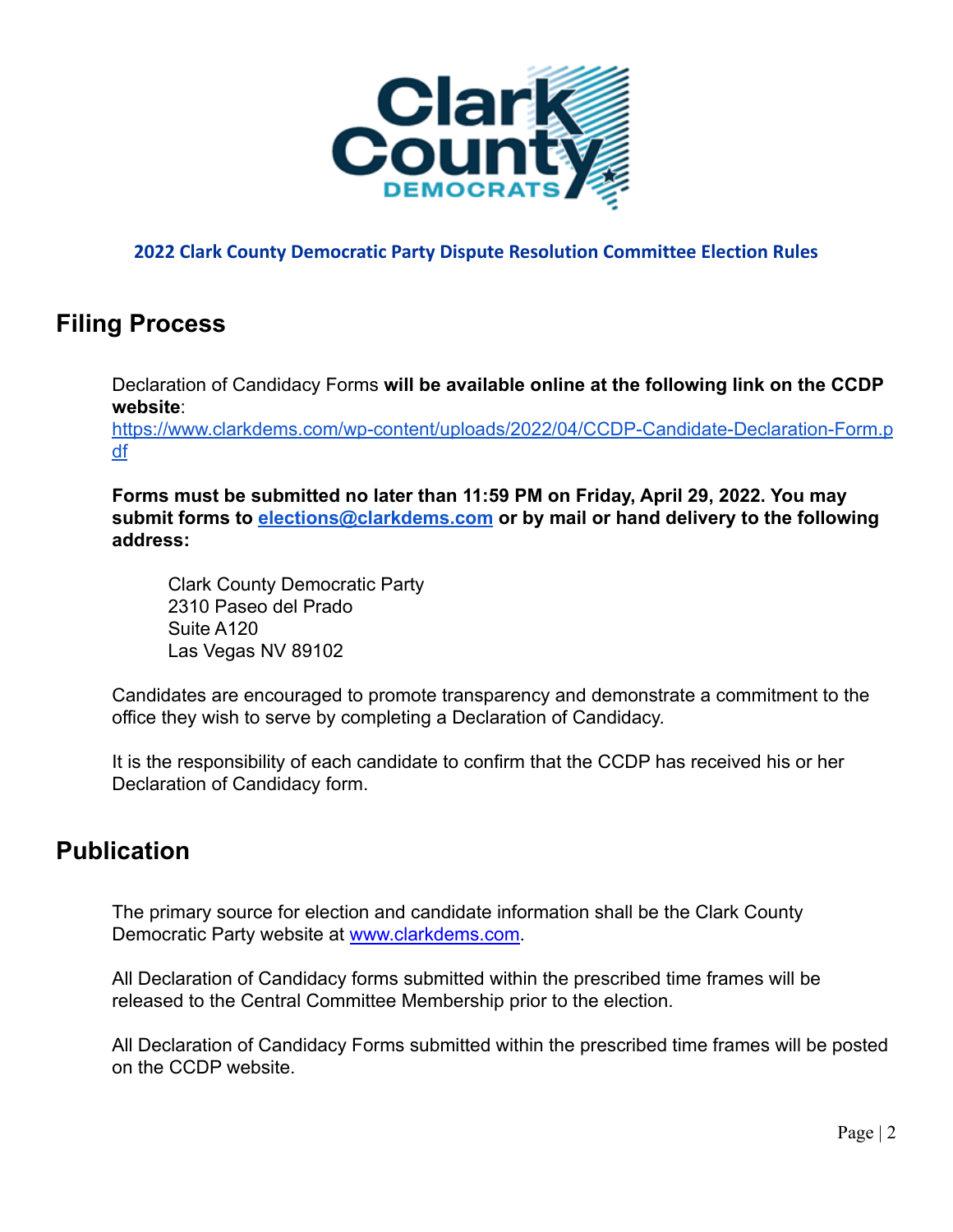

Candidates interested in removing their names from the ballot must do so by withdrawing their candidacy prior to the commencement of the CCCC meeting

## **Nomination Process and Candidate Speeches**

Candidates who have filed a Declaration of Candidacy will be vetted for eligibility before being announced to the CCDP Central Committee. Party affiliation and residency of all candidates will be verified using the Democratic Party's Voter Activation Network (VAN).

Candidates who have been successfully vetted will be formally nominated at the Central Committee Meeting on **Saturday, April 30, 2022.**

The Chair will call for the attendance and determine that a quorum of at least 15% of the voting membership is in attendance at the Central Committee Meeting before conducting any election business.

Each Candidate will be allotted a total of *two (2) minutes* to address the CCDP Central Committee. Speaking order will be in alphabetical order by last name.

The allotted time may be used for nominating speeches, seconding speeches and candidate speeches at the discretion of each candidate. Only confirmed members of the CCDP in good standing may address the Central Committee on behalf of a candidate. The total allotted time for each candidate shall not be extended.

#### **Nominations from the Floor**:

- i. Nominations shall be taken from the floor at the Central Committee Meeting only if less than five (5) eligible candidates file to serve on the Dispute Resolution Committee by the close of the filing deadline.
- ii. Individuals who self-nominate or who accept a nomination at the Central Committee Meeting shall be allotted time to address the CCDP Central Committee as described above.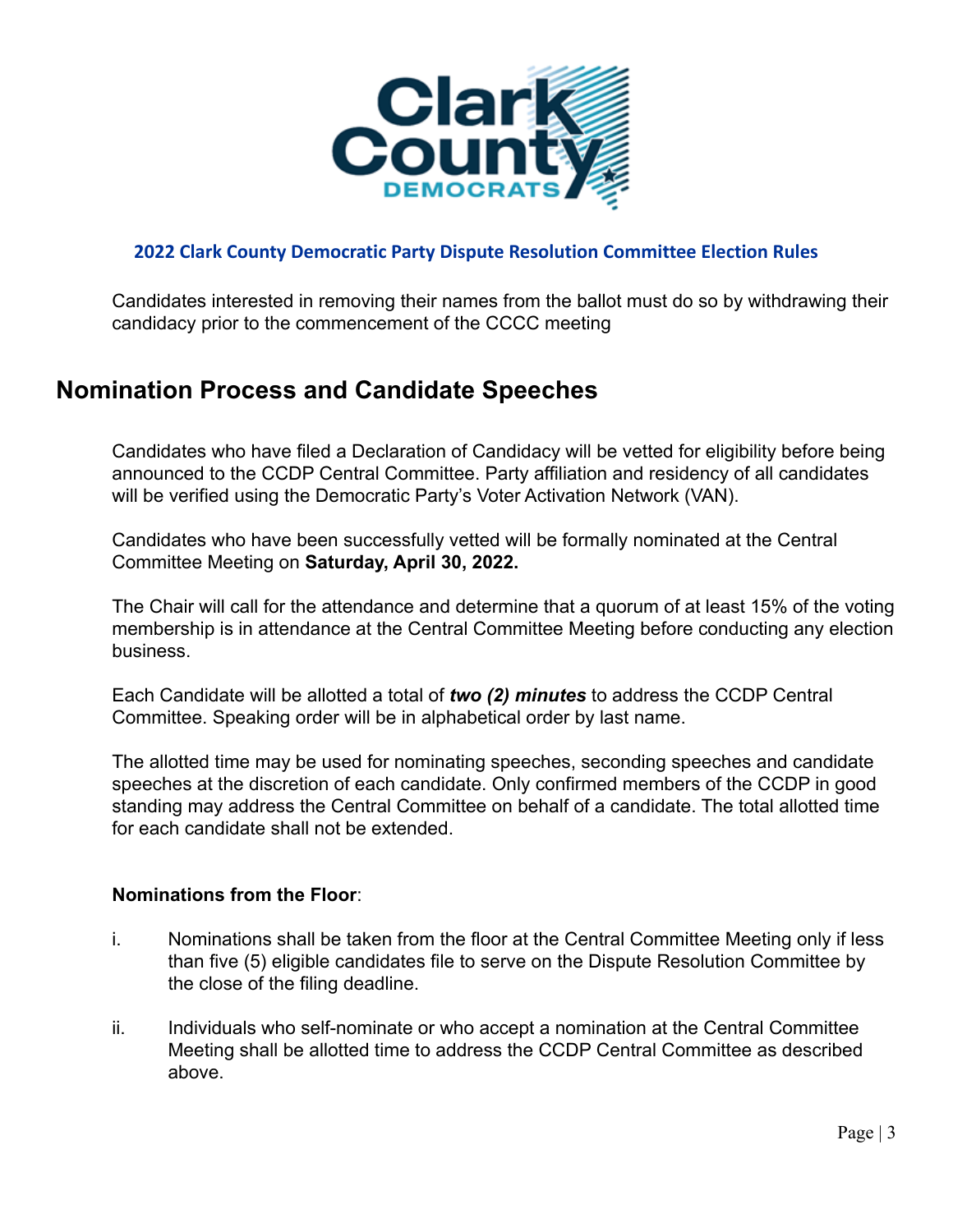

- iii. Individuals who self-nominate or who accept a nomination at the Central Committee Meeting must submit a signed Declaration of Candidacy immediately upon nomination.
- iv. Candidates who are nominated on the floor at the Central Committee Meeting must be vetted.

## **Credentials Committee**

The CCDP Chair, with approval of the majority of the CCDP e-board, shall designate a credentials committee prior to the commencement of the election.

The Credentials Committee will resolve all election disputes concerning eligibility to vote, and such resolutions will occur upon a majority vote of the Committee.

Individuals serving on the Credentials Committee must be a confirmed member of the CCDP Central Committee in good standing and must agree to serve for the entire time voting is underway.

All decisions of the Credentials Committee are final.

### **Tellers Committee**

The Tellers Committee shall be assigned by the Chair of the CCDP to assist in elections at the same time as the Elections Committee is determined. Should the chair of the CCDP be a candidate, the Elections Chair will assign the Tellers Committee.

Tellers must be members of the CCDP Central Committee in good standing, may not be a candidate for office, and must be prepared to work throughout the entire Election Meeting, to count the votes and distribute ballots as directed by the Elections Chair.

Tellers who choose to run for an office must notify the Elections Chair and resign their position on the committee before declaring their candidacy.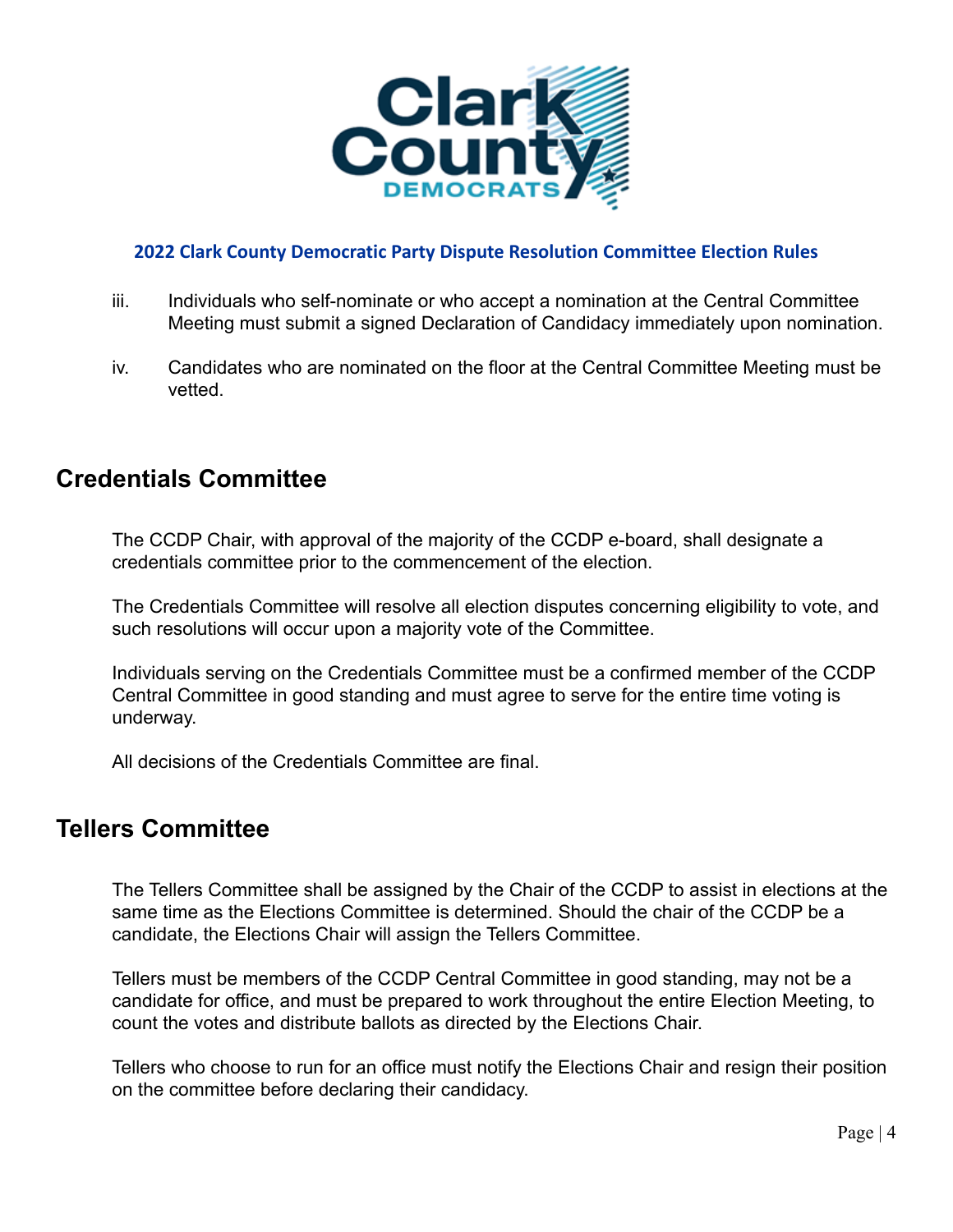

## **Voter Eligibility**

Only current members of the CCDP Central Committee in good standing may vote in the election.

Proxy votes are not permitted. Members must be present to vote.

Attendees who believe they are central committee members but are not listed on the roster of committee membership will be referred to the Credentials Committee for their membership status to be determined.

### **Election Process**

The election shall be conducted by non-secret digital ballot, with the validity of each CCCC member's vote verified by name and electronic credentialing or declared void.

Per Article VII, Section 10(a) of the Clark County Democratic Party By-laws, Dispute Resolution Committee members shall be elected by a plurality of the CCCC members present and voting.

Voters may vote for up to five individuals for the Dispute Resolution Committee.

The top five (5) vote-getters shall be elected to the Dispute Resolution Committee.

If there is a tie for the fifth-highest vote-getter, the winner shall be chosen by a draw of cards, with aces being high. The suit preference shall be clubs (lowest), followed by diamonds, hearts, and spades (highest). The Chair of the Tellers Committee shall call for the drawing of cards, in alphabetical order of the tied candidates.

The Elections Chair shall announce the results.